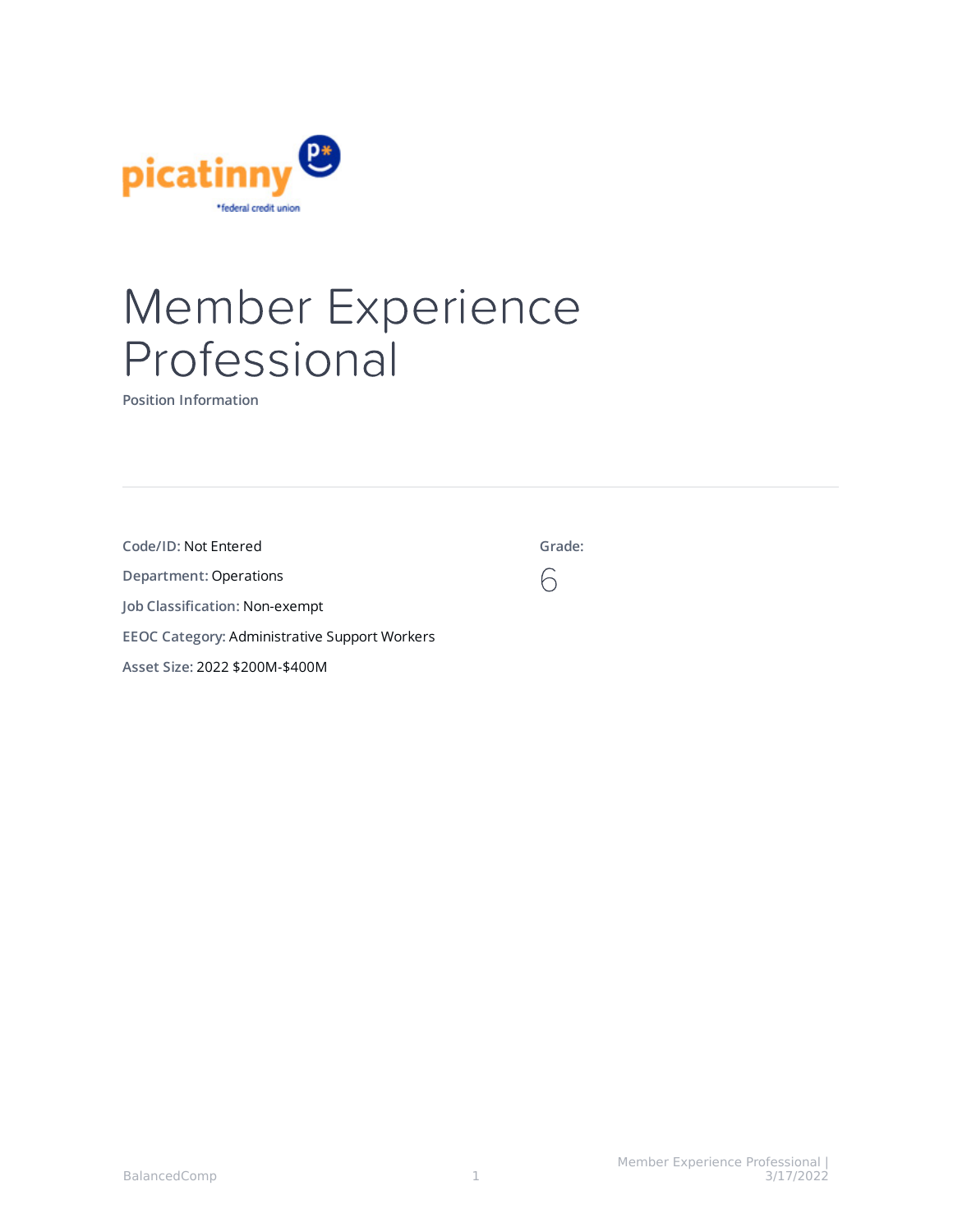### Role

Responsible for generating business and deepening relationships by selling products and services to potential and existing members that help them achieve their goals and realize their dreams. Responsibilities include achieving sales goals, receiving and processing member financial transactions and providing high quality member service that makes members feel cared for and appreciated.

## Major Duties and Responsibilities

| <b>WEIGHT</b> | <b>DESCRIPTION</b>                                                                                                                                                                                                                                                            | <b>ESSENTIAL</b> |
|---------------|-------------------------------------------------------------------------------------------------------------------------------------------------------------------------------------------------------------------------------------------------------------------------------|------------------|
| 40%           | Recognizing and referring cross-sell opportunities. Selling financial products and<br>opening deposit accounts. Processing consumer loan requests from application to<br>disbursement.                                                                                        |                  |
| 30%           | Responding to member inquiries and concerns and creating positive solutions.                                                                                                                                                                                                  |                  |
| 25%           | Receives and processes member financial transactions including deposits, withdrawals<br>and loan payments; transfers amounts from member accounts as directed. Answers<br>incoming phone calls and assists members or directs them to the appropriate area for<br>assistance. |                  |
| 5%            | Performing daily/weekly sales reporting.                                                                                                                                                                                                                                      |                  |
|               | Use every member contact as an opportunity to advise member about additional<br>services or programs that might benefit them.                                                                                                                                                 |                  |
|               | Must comply with applicable laws and regulations, including but not limited to, the Bank<br>Secrecy Act, the Patriot Act, and the Office of Foreign Assets Control.                                                                                                           |                  |

## Knowledge and Skills

#### **EXPERIENCE**

Six months to two years of similar or related experience, including time spent in preparatory positions.

#### **EDUCATION/CERTIFICATIONS/LICENSES**

High school diploma required.

#### **INTERPERSONAL SKILLS**

Courtesy, tact, and diplomacy are essential elements of the job. Work involves personal contact with others inside and/or outside the organization, generally regarding routine matters for purposes of giving and